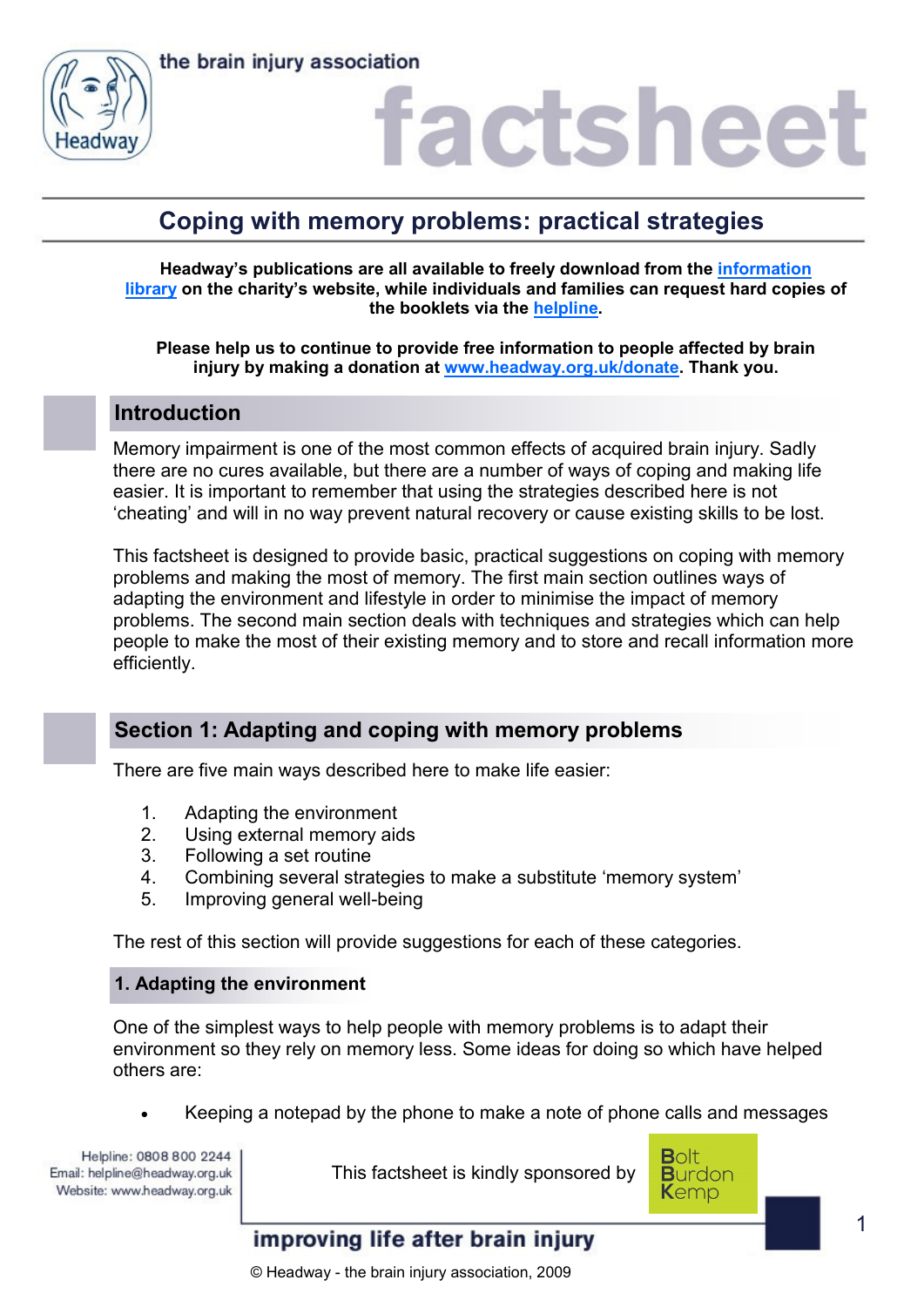

the brain injury association

## factsheet

- Putting essential information on a noticeboard
- Deciding on a special place to keep important objects like keys, wallets or spectacles and always putting them back in the same place
- Attaching important items to your person so they can't be mislaid, for example using a neck cord for reading glasses
- Labelling cupboards and storage vessels as a reminder of where things are kept
- Labelling perishable food with the date it was opened
- Painting the toilet door a distinctive colour so it is easier to find
- Labelling doors as a reminder of which room is which

## **2. Using external memory aids**

Many people use external memory aids, regardless of whether they have a brain injury or not. External memory aids are particularly important for people with memory problems as they limit the work the memory has to do.

At the end of this factsheet there is a list of useful websites where you can buy memory aids.

Some examples of external memory aids you could try include:

- Smartphones and diary or calendar applications
- Diaries, filofaxes or datebooks
- Notebooks
- $\cdot$  lists
- Alarm clocks
- Watches
- Calendars
- Wall charts
- Tape recorders and Dictaphones
- Electronic organisers
- Pagers
- Pill reminder boxes for medication
- Sticky-backed notes
- Photo albums
- Cameras

#### **3. Following a set routine**

Having a daily and weekly routine means that people with memory problems can get used to what to expect, which helps to reduce the demands on memory. Changes in routine are

Helpline: 0808 800 2244 Email: helpline@headway.org.uk Website: www.headway.org.uk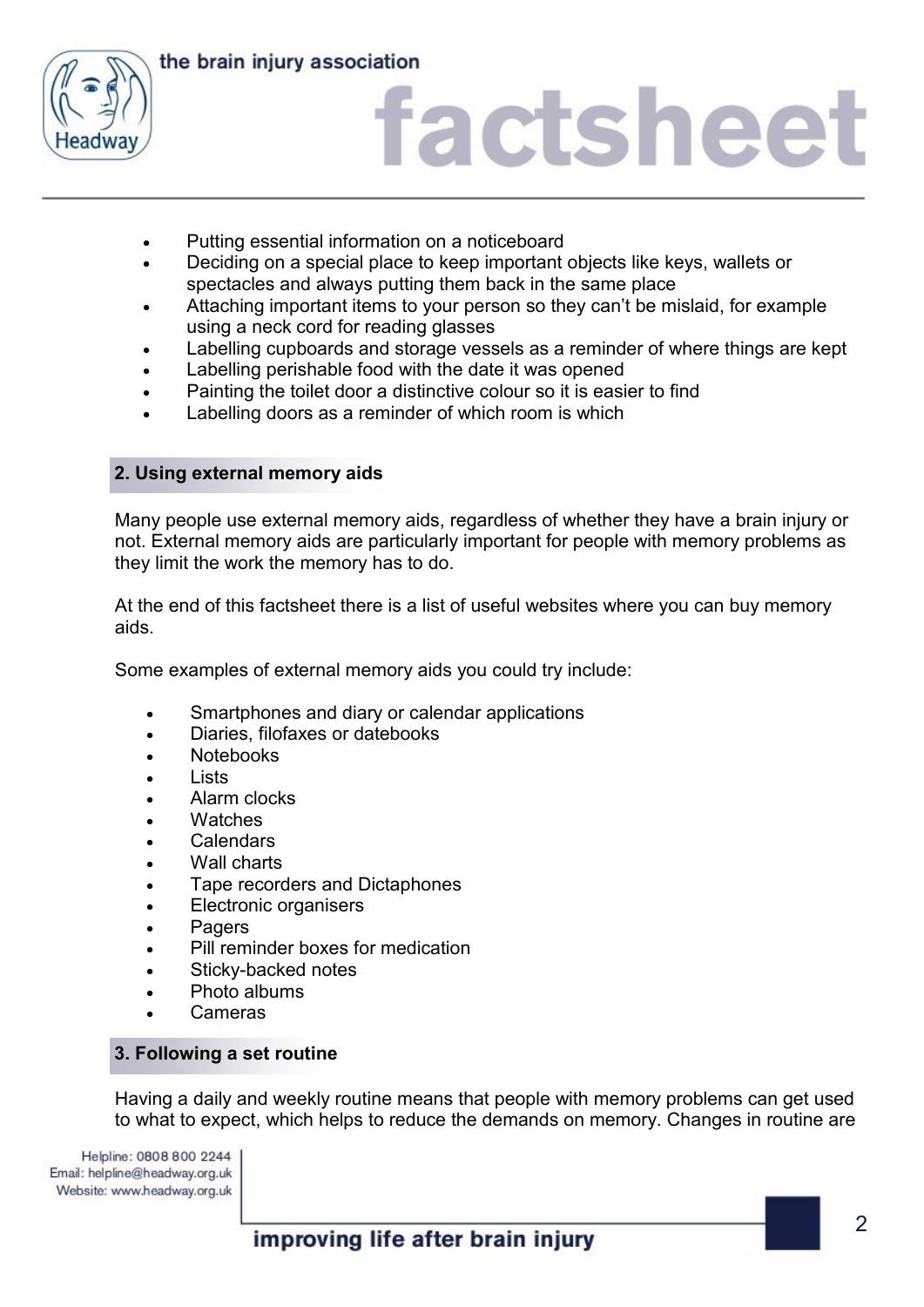the brain injury association



## factsheet

often necessary, but can be confusing. It is a good idea for relatives and carers to explain any changes in routine carefully and prepare the person with memory problems well in advance, giving plenty of spoken and written reminders.

You could also try the following reminder strategies in order to establish routines:

- Make a note of regular activities in a diary or on a calendar
- Make a chart of regular events, perhaps using pictures or photographs, on a noticeboard

#### **4. Combining several strategies to make a substitute memory system**

Most people with memory problems find it useful to combine several aids and strategies. A combination of two or three strategies can cover the areas where there would otherwise be problems and provide a safety net for things that must be remembered.

Here are examples of the components of two such 'combination systems':

#### **System one:**

- Three lists one showing routine tasks, one showing where to find files in the filing cabinet and showing key 'rules, such as when to do the filing each day
- A ring binder with sections on 'urgent tasks' and 'long-term projects'
- A notebook
- A telephone message pad to make notes of conversations
- A computer calendar and alarm
- Practising assertiveness techniques to 'buy time' instead of having to respond to requests immediately
- Simple relaxation and breathing techniques to reduce anxiety

### **System two:**

- Filofax
- Journal
- **Watch**
- Dictaphone
- Various lists
- Sticky-backed notes
- Menu chart
- Keeping things in the same place
- Following routines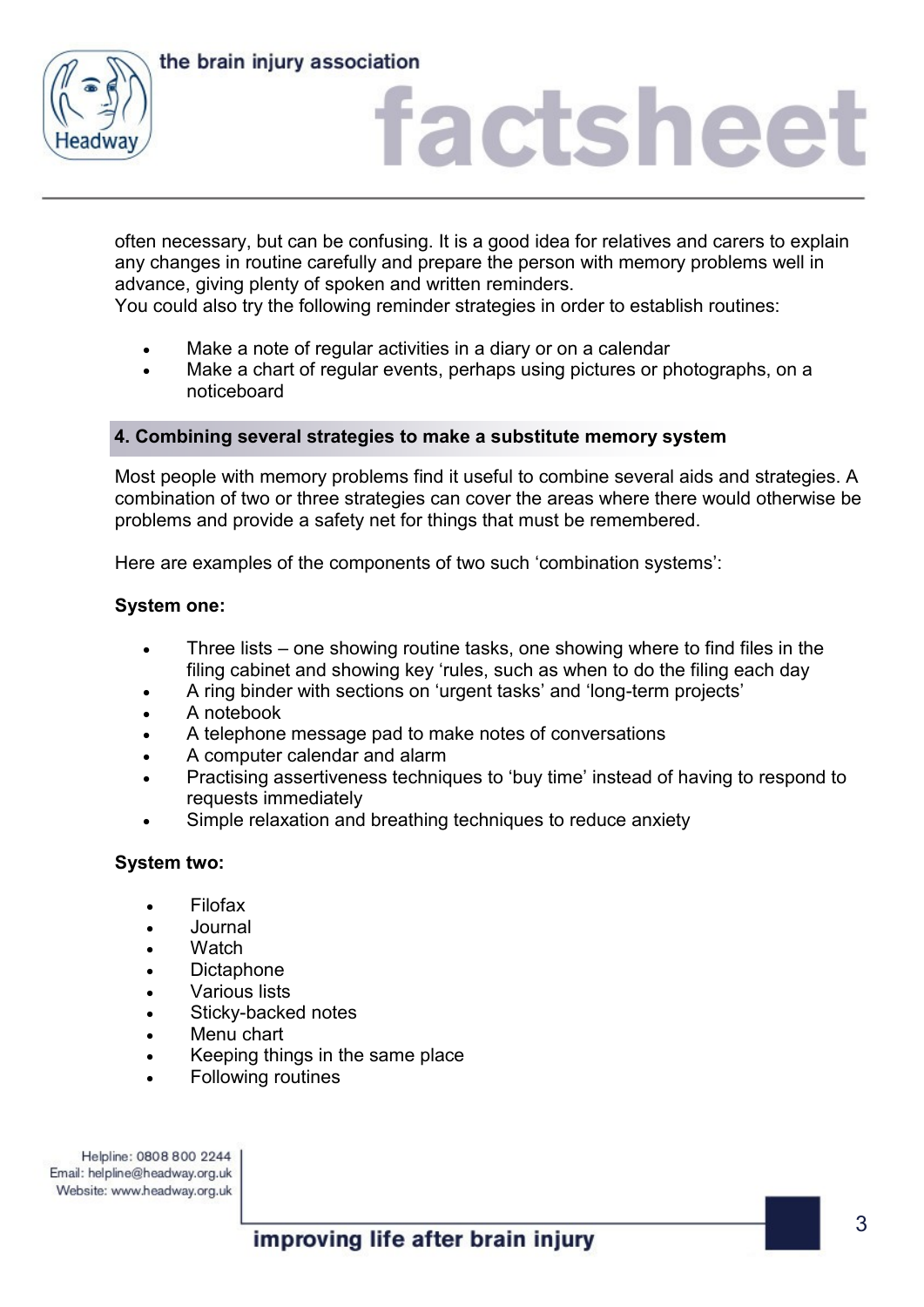



## **5. Improving general well-being**

Memory is very important in giving us a sense of our own identity. Memory problems often have major emotional effects, including feelings of loss and anger and increased levels of depression and anxiety.

Some approaches to dealing with this are as follows:

- Follow the strategies outlined earlier in this factsheet. They can provide a measure of control which can relieve anxiety and depression.
- Share your feelings with others. People with memory problems often find that talking to people who understand their problems can provide relief and reassurance. Headway Groups and Branches can be an excellent source of support and details of how to find your local service are provided at the end of this factsheet.
- Identify activities you find enjoyable and relaxing, such as listening to music or exercising, and take the time to indulge in them.

## **Section 2: Making the most of memory**

Although there is no way of restoring lost memory capabilities, it is sometimes possible to make memory more efficient. There are some techniques that can help the following aspects of memory:

- 1. Getting information into memory more efficiently
- 2. Storing information more efficiently
- 3. Recalling information more efficiently

### **1. Getting information into memory more efficiently**

In order to remember something we must get the information into memory first before it can be stored away. This can be very difficult after brain injury, especially for someone who has difficulties with attention and concentration.

Some simple rules to follow when giving information to someone with memory impairment are:

- Concentrate on **relevant** material that the person wants or needs to remember
- **Simplify** information and written instructions
- **Reduce** the amount of information that has to be remembered and just concentrate on the essentials

Helpline: 0808 800 2244 Email: helpline@headway.org.uk Website: www.headway.org.uk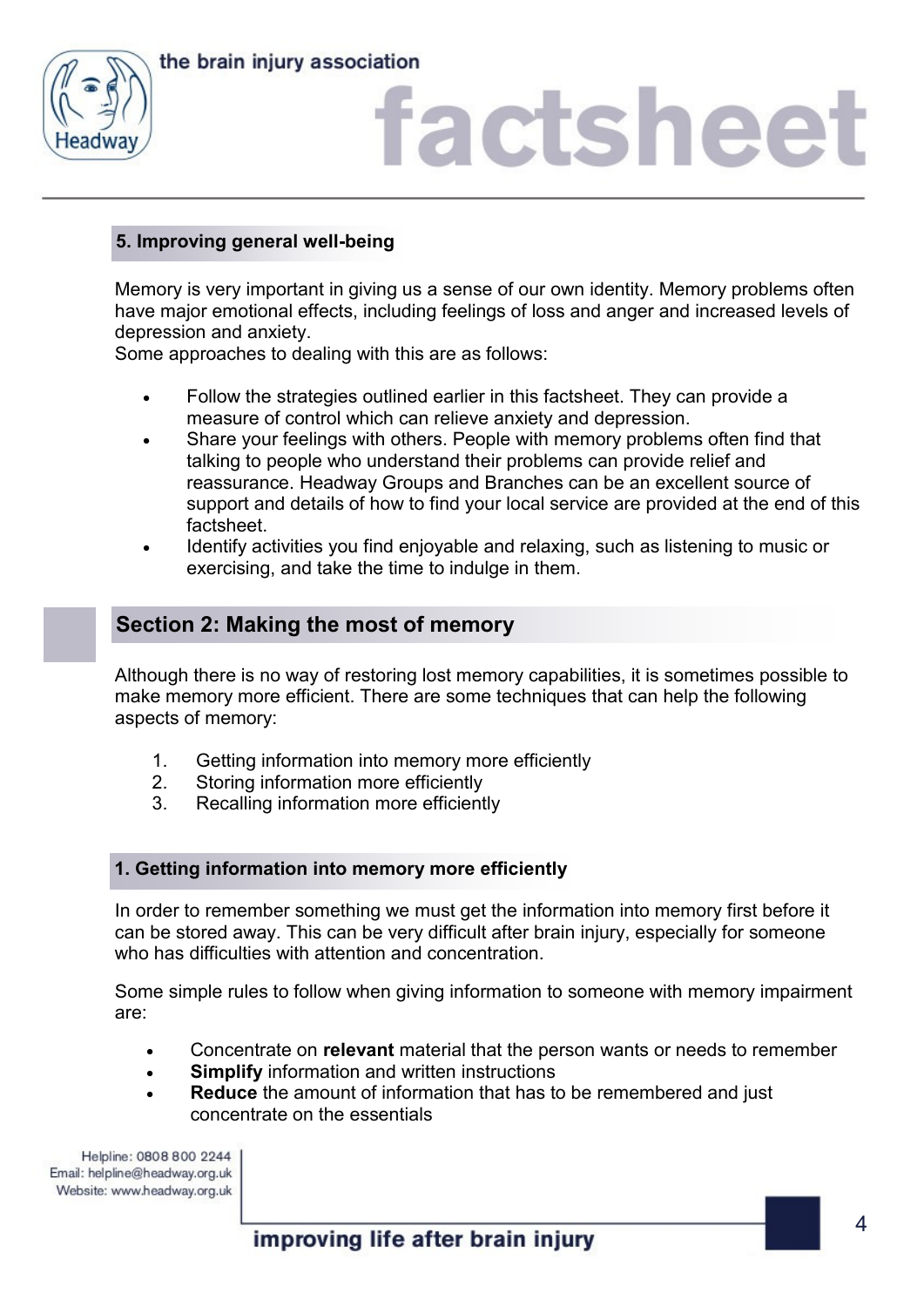



- Divide the information into **small chunks**
- Give the chunks **one at a time**
- Encourage the person to take their time and **pay close attention**
- Ensure that the information has been understood by having the person **repeat it back** in his or her own words
- Encourage the person to **make associations** by linking the new information to something that is already familiar
- Use the **little and often** rule it is better to work for a few minutes several times a day than for a longer period once a day
- Encourage the person to **organise** the information for example, grouping items on a shopping list into distinct categories
- Use **two or three different methods** to improve learning of one piece of information – for example, if you want to teach someone with memory impairment the way to the local shops, you could: (a) draw a map; (b) describe the way verbally; and (c) accompany the person along the route
- Choose a **good time to practise** information will be taken in more efficiently when the person is fresh and alert

There are three further main systems used in order to get information into memory efficiently. These are: **errorless learning**; **mnemonics**; and **PQRST**.

### **Errorless learning**

While many people learn from their mistakes this is not the case with people with memory impairment, who tend to repeat the same mistakes as they cannot remember making them. This can be very frustrating and a more efficient approach is to prevent memory impaired people from making mistakes when learning new information. This approach is known as 'errorless learning'.

One way to do this is to guide the person with memory impairments through a task several times and then gradually decrease the amount of help given. Alternatively, provide written instructions to follow and then gradually decrease the amount (e.g. by missing a word out here and there).

The following steps can be used as part of an errorless learning programme for use with someone with memory impairments:

- **Adjust your expectations**: Don't ask for responses until you are at least 90% sure the person will give a correct response.
- **Make sure the person is completely clear what is expected of them**: If they don't understand what they have to do in the first place then mistakes are inevitable.
- **Complete the task together**: Saying, "let's do this together" is a better way of

Helpline: 0808 800 2244 Email: helpline@headway.org.uk Website: www.headway.org.uk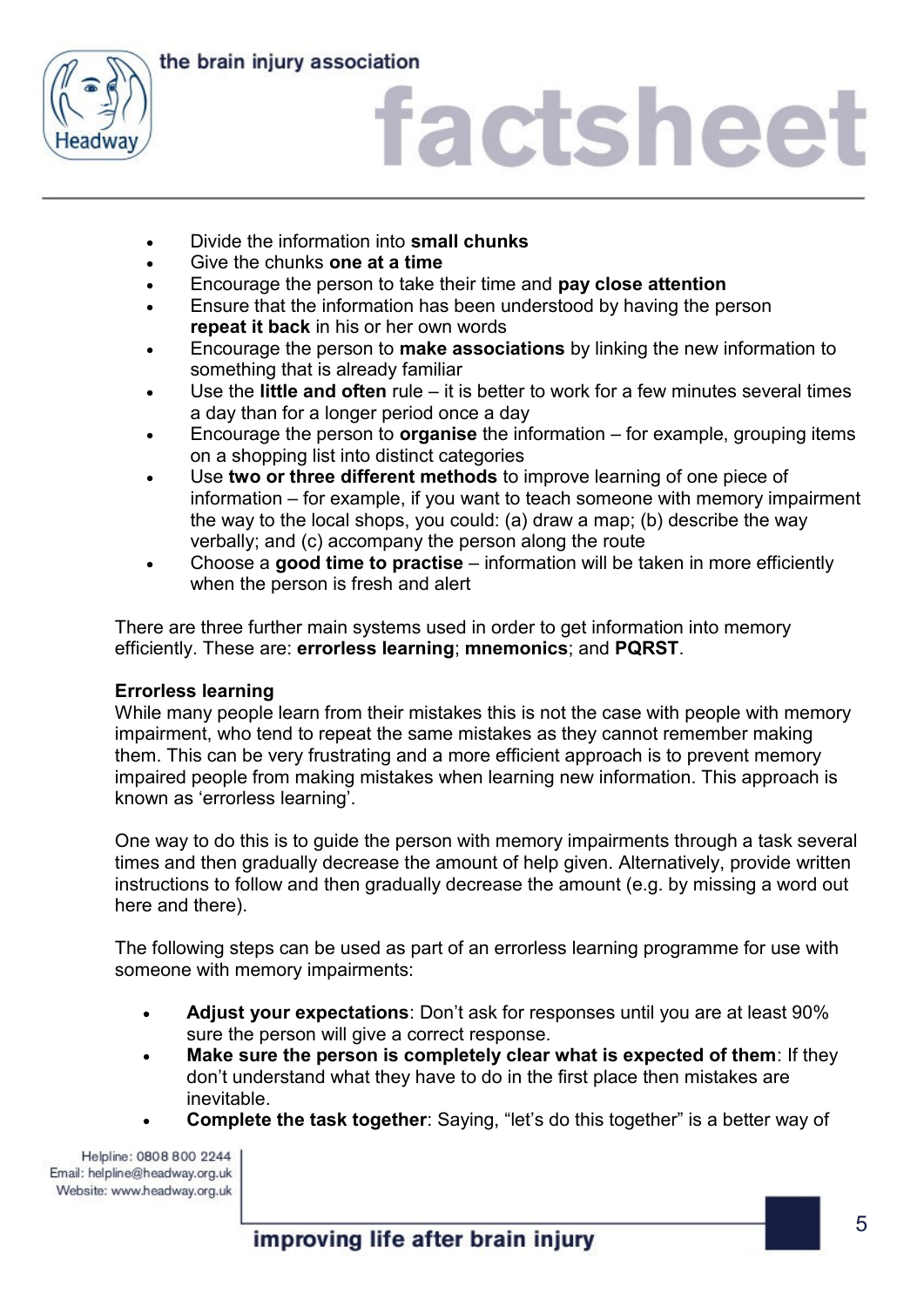

the brain injury association

# factsheet

starting an activity than, "let's see if you can do this."

- **Make the task do-able**: This can be done by breaking the task down into smaller parts and teaching the parts separately.
- **Anticipate problems and correct in advance**: For example, if the person is reading and there is a difficult word coming up, anticipate this by saying something like, "I see a tricky word in the next sentence. The word is...let me know if you need help when you get to that word."
- **Provide cues**: This can be an entire answer, for example, "I think the answer is 22. What do you think?" It could also be a sentence completion cue, for example, "The president at the time was Abraham ... That's right, Lincoln."
- **Ensure large amounts of successful repetitions**: This will reinforce the new knowledge and help with retention.

Errorless learning can be a difficult technique to use without training. If the person with memory problems is working with a neuropsychologist they will be able to advise as they will be trained to use the method. There is also an excellent tutorial and video on the subject on the Brain Injury Association of New York State's LEARNet project website at [www.projectlearnet.org.](http://www.projectlearnet.org/)

### **Mnemonics**

Mnemonics are verbal and visual aids to learning, such as sayings, rhymes or drawings, which help us to remember things more easily. For example, the rhyme 'Thirty days in September...' helps us to remember the number of days in each month and the sentence 'Richard of York Gives Battle in Vain' is a reminder of the colours of the rainbow.

Mnemonics can help people with memory impairments. For example, one memory impaired woman learned to remember the name Stephanie as a picture of a step and a knee. However, it is unrealistic to expect them to devise and remember to use them themselves. For this reason, the following guidelines for relatives and carers might help:

- Devise the mnemonic yourself and then teach it to the person with memory impairment
- Use mnemonics to teach a specific piece of information, such as people's names or addresses
- Take account of individual preferences and styles not everybody likes the same strategy

#### **PQRST**

This is a way of helping yourself to remember something you are reading, such as a newspaper article. This can be very useful for anyone to try as well as people with brain injury.

Helpline: 0808 800 2244 Email: helpline@headway.org.uk Website: www.headway.org.uk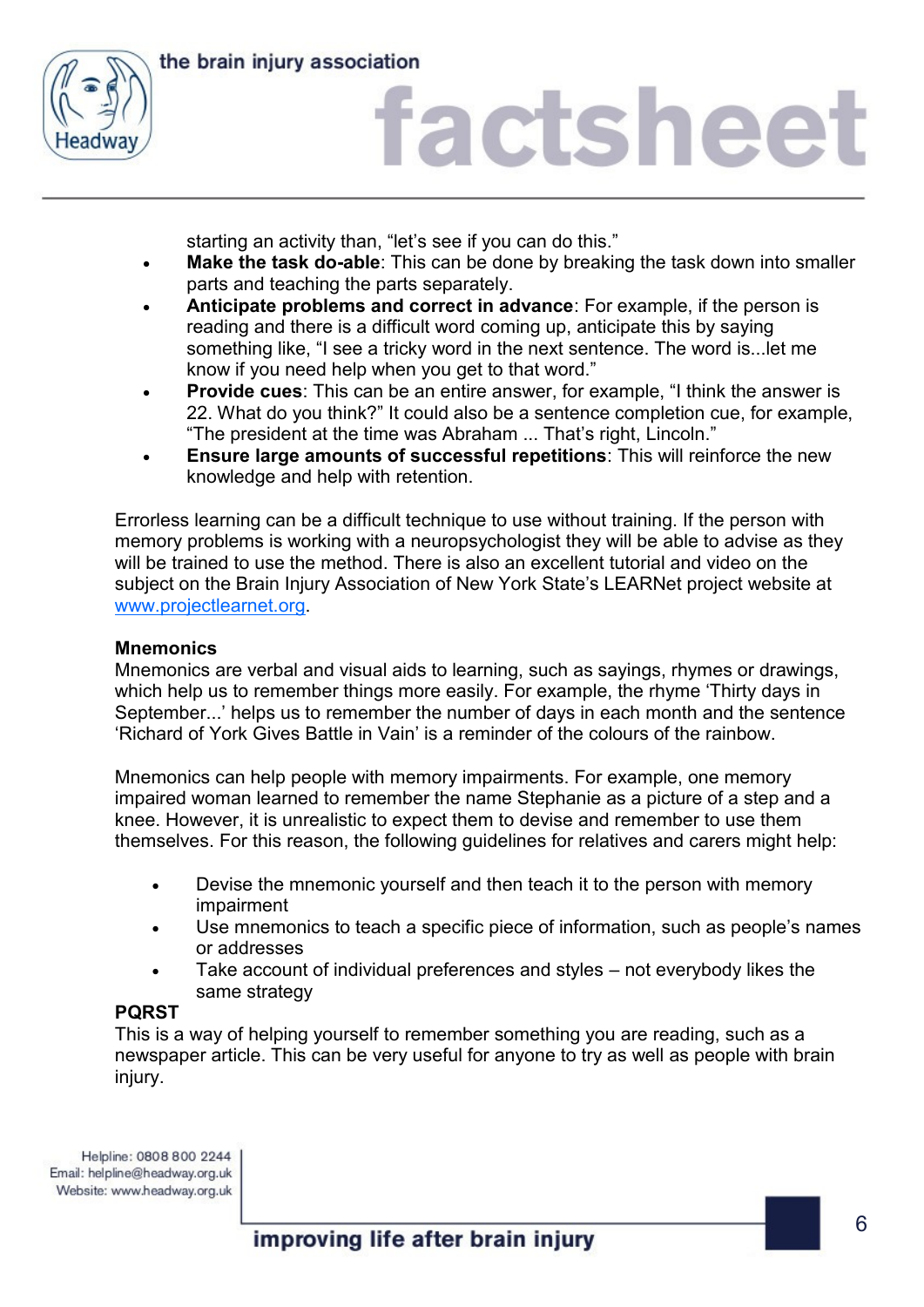



PQRST stands for:

- **Preview** scan the information to get a general idea of the content
- **Question** identify some questions you want to be able to answer after you've read it and write them down
- **Read** read the material closely
- **State** repeat the main points to yourself by stating them in summary form
- **Test** test your knowledge by seeing if you can answer the questions you wrote down earlier

### **2. Storing information more efficiently**

New information is most likely to be forgotten within a relatively short time after it is learned. The rate of forgetting slows down after this initial period.

Once information has been taken into memory, it helps to practise or rehearse it every so often. This is best done by testing immediately after learning, then testing again after a slight delay, then again after a slightly longer delay and so on. This process is known as '**expanding rehearsal**'.

For people with memory impairments the intervals used should be very short, as immediate memory is usually relatively undamaged so needs to be taken advantage of. You could start by asking the person to repeat the information immediately, then after two seconds, four seconds, eight seconds, etc.

#### **3. Retrieving information more efficiently**

Often information is stored in memory but retrieving it can be difficult. We have all experienced this as the 'tip-of-the-tongue' effect. Retrieving information can be particularly difficult for people with memory impairment after brain injury. However, the following techniques can help:

- Provide a cue or prompt, for example, the first letter of a name.
- It is much easier to remember something if recalling it in the same location, situation or mood as when the information was learned. In order to avoid the limitations this can place on memory, it is a good idea to learn new information in a variety of situations and settings whenever possible.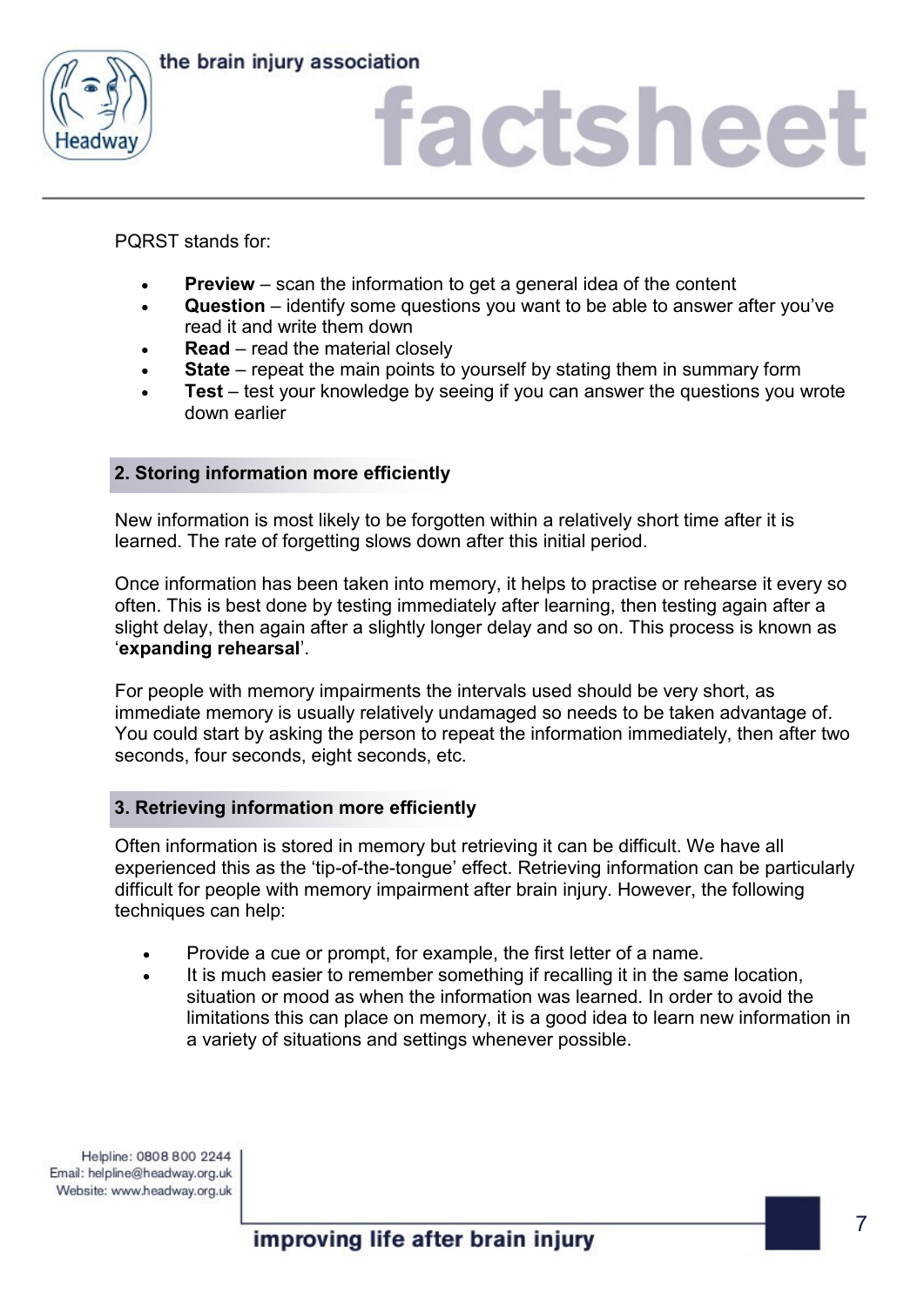



## **Conclusion**

Following the strategies and techniques described should help most people to compensate for memory problems, at least to some degree. However, it must be recognised that they do not offer a cure. In order to help someone with memory impairment, these approaches should be adopted for specific purposes and in a gradual, step-by-step sequence.

It is important to try different things to see what the individual finds most suitable. The ideas should be used according to individual preference and can be adapted in any way that people find suits them. Ideally, they should be enjoyable and can be a shared activity with family and friends.

**This factsheet is adapted from the book** *Coping with Memory Problems: A practical guide for people with memory impairments, their relatives, friends and carers*, **with kind permission of Pearson Assessment. The book is available from [www.headway.org.uk/shop.aspx,](http://www.headway.org.uk/shop.aspx) as is the Headway booklet** *Memory problems after brain injury***. Alternatively, call 0115 924 0800 to order.** 

**To discuss any issues raised in this factsheet, or to find details of our local groups and branches, please contact the Headway helpline free of charge on 0808 800 2244 (Monday - Friday, 9am-5pm) or by email at [helpline@headway.org.uk.](mailto:helpline@headway.org.uk)** 

**You can also find more information and contact details of groups and branches on our website at [www.headway.org.uk/supporting-you.](https://www.headway.org.uk/supporting-you/in-your-area/groups-and-branches/)**